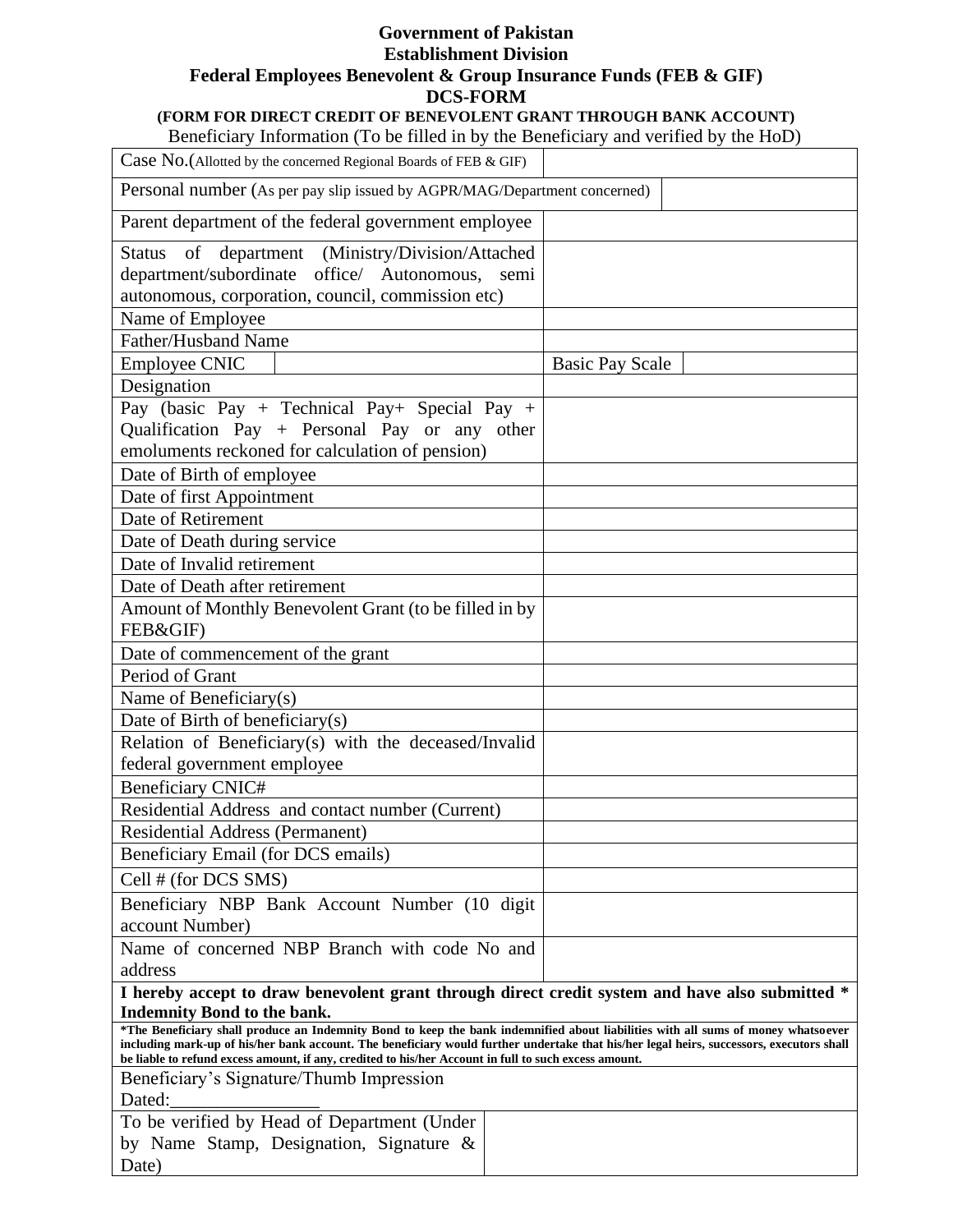# Account Verificatio0n (To be verified by the Bank)

| <b>Account Title (Name)</b>          |                                 |
|--------------------------------------|---------------------------------|
| Account No.                          |                                 |
| <b>Branch Name/Address</b>           |                                 |
| <b>Branch Code</b>                   |                                 |
| Indemnity Bond/Lien submitted by the |                                 |
| Beneficiary                          | Signature/Stamp of Bank Manager |

## ……………………………………………………………………………………………………..

| To be issued by FEB & GIF Regional Board |                      |  |
|------------------------------------------|----------------------|--|
| Acknowledgement Receipt No.              |                      |  |
|                                          |                      |  |
| Dated:                                   | Signature of Officer |  |